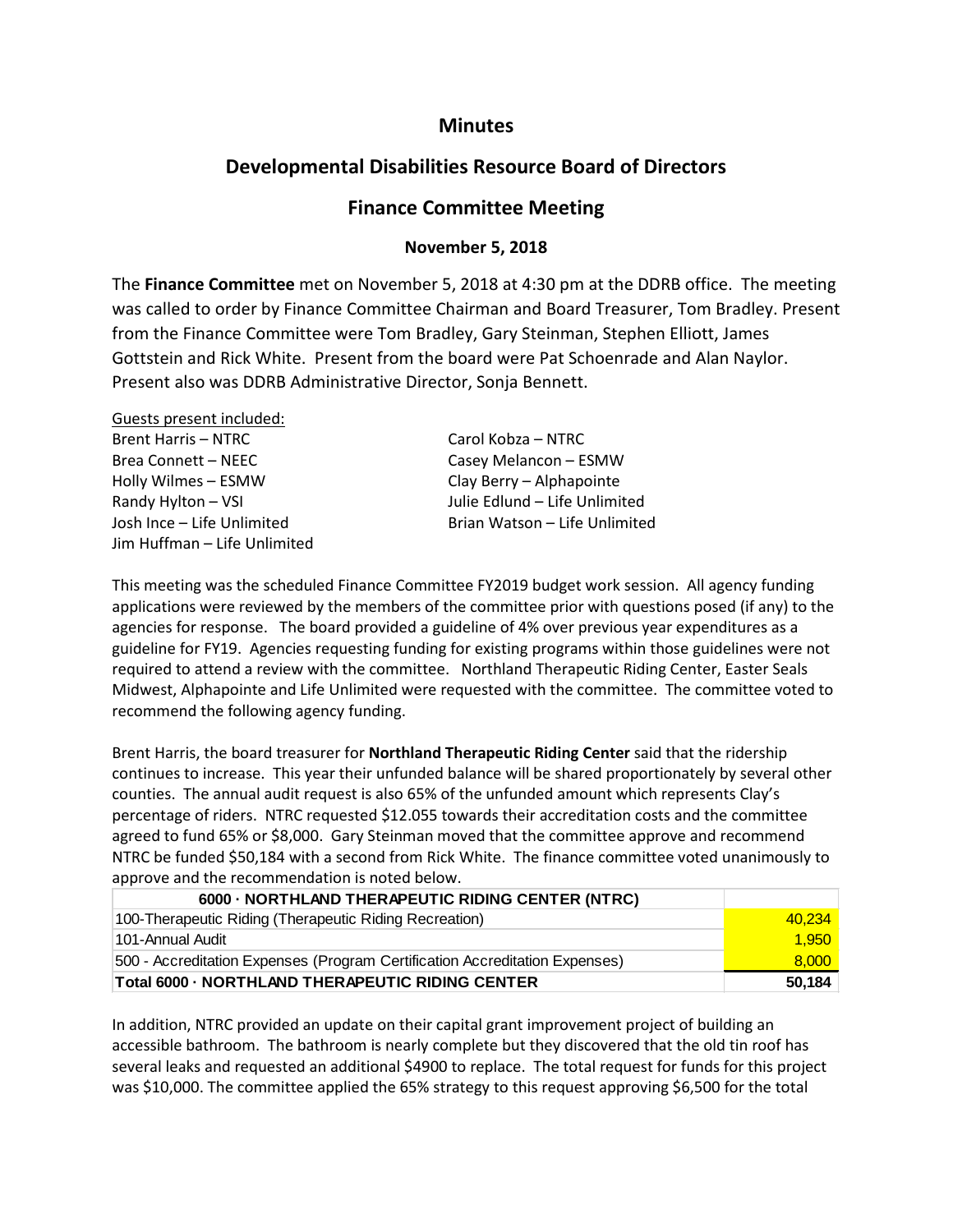project. The board, having already approved \$5,000 the committee agreed to recommend additional funding in the amount of \$1500.

Holly Wilmes and Casey Melancon presented the request for **Easter Seals Midwest**. Easter Seals request is 1% over the guideline based on the actuals for 2018. They were without a full-time therapist earlier in the year. They now have a full-time therapist and will have for the calendar year 2019.

They have received additional funding from the Head Start program so their request for funding in the Early Childhood Development Program is less this year. They are requesting to redirect a portion of those funds to a new program which would allow them to hire a "Para-Educator" for the developmental preschool classroom.

They are not requesting funding the Employment Program for 2019.

Gary Steinman moved that the committee approve and recommend ESMW be funded \$321,758 with a second from Rick White. The finance committee voted unanimously to approve and the recommendation is noted below.

| 5300 - EASTER SEALS MIDWEST                                                                |         |
|--------------------------------------------------------------------------------------------|---------|
| 310-Job Retention/Follow Along (Job coaching and follow along)                             | ۰       |
| 315-Developmental Preschool (Early Learning Developmental Care and Education)              | 151,960 |
| NEW ---Para Educator                                                                       | 34.514  |
| 320-Therapy Programs (Physical, Speech-Language, Occupational, Developmental and Beh       | 43.487  |
| 330-Family Support/Individual (Family Support Program in Natural Enviroment ie home, famil | 91,797  |
| Total 5300 - EASTER SEALS MIDWEST                                                          | 321,758 |

Clay Berry presented the request from **Alphapointe**. Alphapointe's request for funding for the Workshop Services and Rehabilitation is within the guidelines. They are requesting additional funding for their Youth Services Programs. These programs currently serve 11 Clay County visually impaired developmentally disabled youth with education, rehabilitation, and employment support for transition from youth to adult. The specific programs are EYE, Technology Camp/School and STEP. These programs are designed to help with social skills, curriculum not typically addressed in the regular classroom for these children and a first work experience.

Steve Elliott moved that the committee approve and recommend Alphapointe be funded \$21,641 with a second from Rick White. The finance committee voted unanimously to approve and the recommendation is noted below.

| 6400 - ALPHAPOINTE                                           |        |
|--------------------------------------------------------------|--------|
| 0210 Work Adjustment Center (workshop services and supports) | 16.900 |
| Youth Services (EYE, Tech Camp, STEP) - New Program          | 4.741  |
| Total 6400 - ALPHAPOINTE                                     | 21,641 |

The **ACED Program** (Adult Continuing Education for Persons with Developmental Disabilities) is a replacement to the program DDRB previously funded through the Maple Woods Community College. This program is offered through the UMKC Institute for Human Development. Nancy Carter, Director of the ACED Program, was present to answer questions from the committee. She had previously presented the program to the full board. There were some questions as to the accreditation of the program.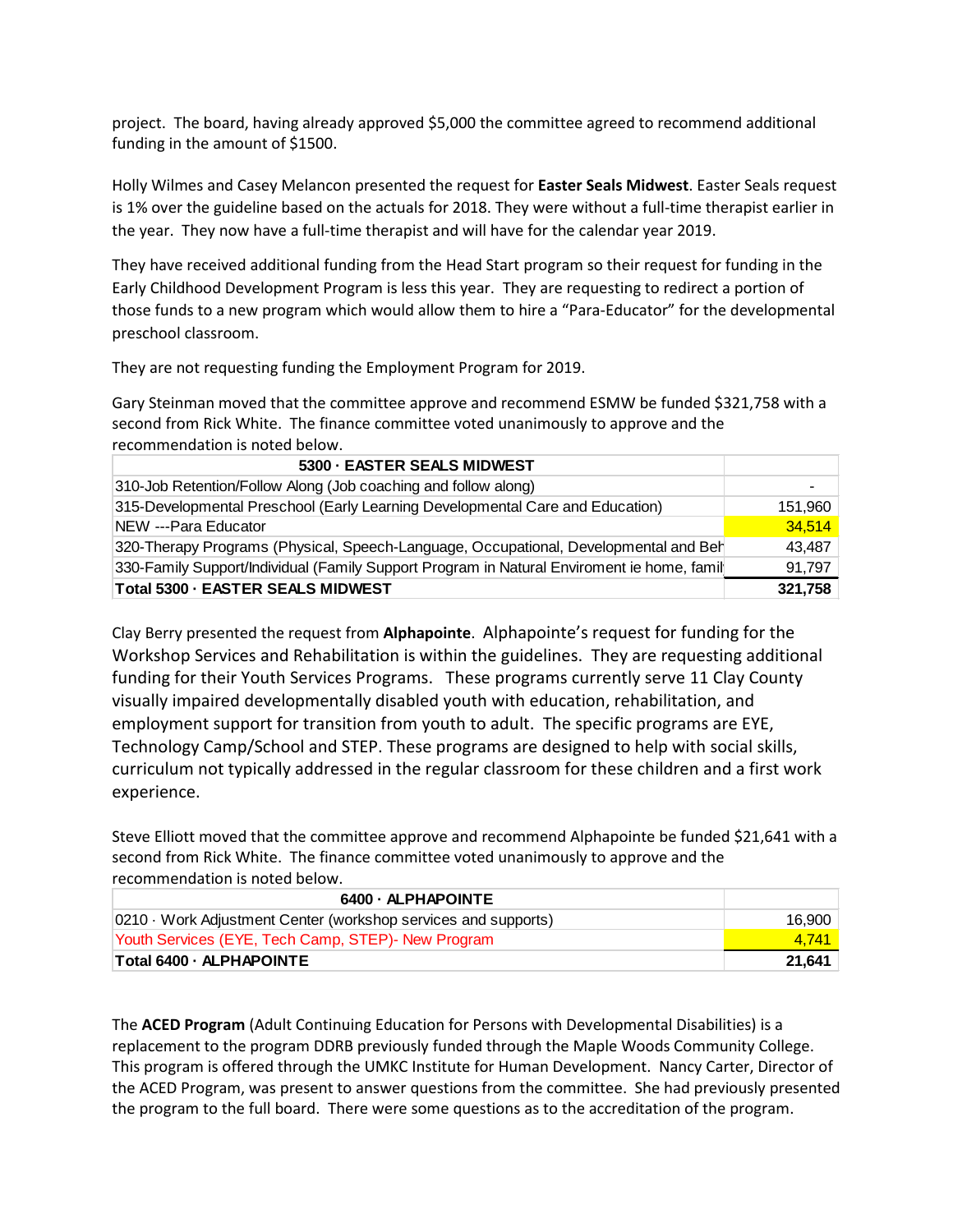While the courses offered are not college accredited the organization is accredited through the Higher Learning Commission, a commission of the North Central Association of Colleges and Schools.

Nancy said that this program differs from the CEADD program in that they offer new classes each session; not repeating the same classes time and again. They utilize community activities to reinforce the skills and learning and work with stakeholders in creating the course offerings each session. She said, if approved, they are looking at William Jewell or Park University as possible locations. They anticipate 90 people to enroll in the program with 65% of those being from Clay County and the balance from Platte County.

James Gottstein moved that the committee approve and recommend ACED be funded \$54,661 with a second from Rick White. The finance committee voted unanimously to approve and the recommendation is noted below.

| <b>ACED Audit Education Program</b>       |        |
|-------------------------------------------|--------|
| <b>Adult Continuing Education Program</b> | 54.661 |
| <b>Total ACED Adult Education Program</b> | 54.661 |

**Life Unlimited** submitted an updated request for funding after having met with the Finance Committee several times over the past month. Julie Edlund, CEO, Brian Watson, CFO along with accountant Josh Ince and Therapeutic Recreation Director, Jim Huffman were present from Life Unlimited. Tom said that he had received and reviewed their FY18 (June 30, 2018) year ending financials and the newly submitted request balances to those financials. There were some funding amounts that were originally included in the program services that were eliminated as they are classified as non-reoccurring income. With those amounts removed, the request for funding in total increased and is in line with the 4% guideline.

Steve Elliott expressed a concern that the therapeutic recreation program might not fit within the SB40 guidelines. Jim Huffman provided information regarding the program and his accreditation that he believes meets that criteria and agreed to provide a written description for the board to alleviate this concern. This program serves over 500 developmentally disabled people in Clay County.

Gary Steinman asked Julie, as he had in previous committee meetings, if the DDRB was funding "housing" through this program with Life Unlimited. The response was less than an articulate yes from Julie and again the issue of the group homes being underfunded was mentioned. Gary specifically asked Julie if they would come back to the board and request funding for the group homes to which her response was "no". Tom asked Brian if, with this request for funding, they were presenting a "balanced budget" to which his response was, "yes". Tom said that he was satisfied that their request accurately reflects their funding shortfall by program and would entertain a motion to approve their request of \$986,901.

Steve Elliott moved that the committee approve and recommend Life Unlimited be funded \$986,901 with a second from Rick White. The finance committee approved with 4 yes to approve and 1 no. The recommendation detail is noted below.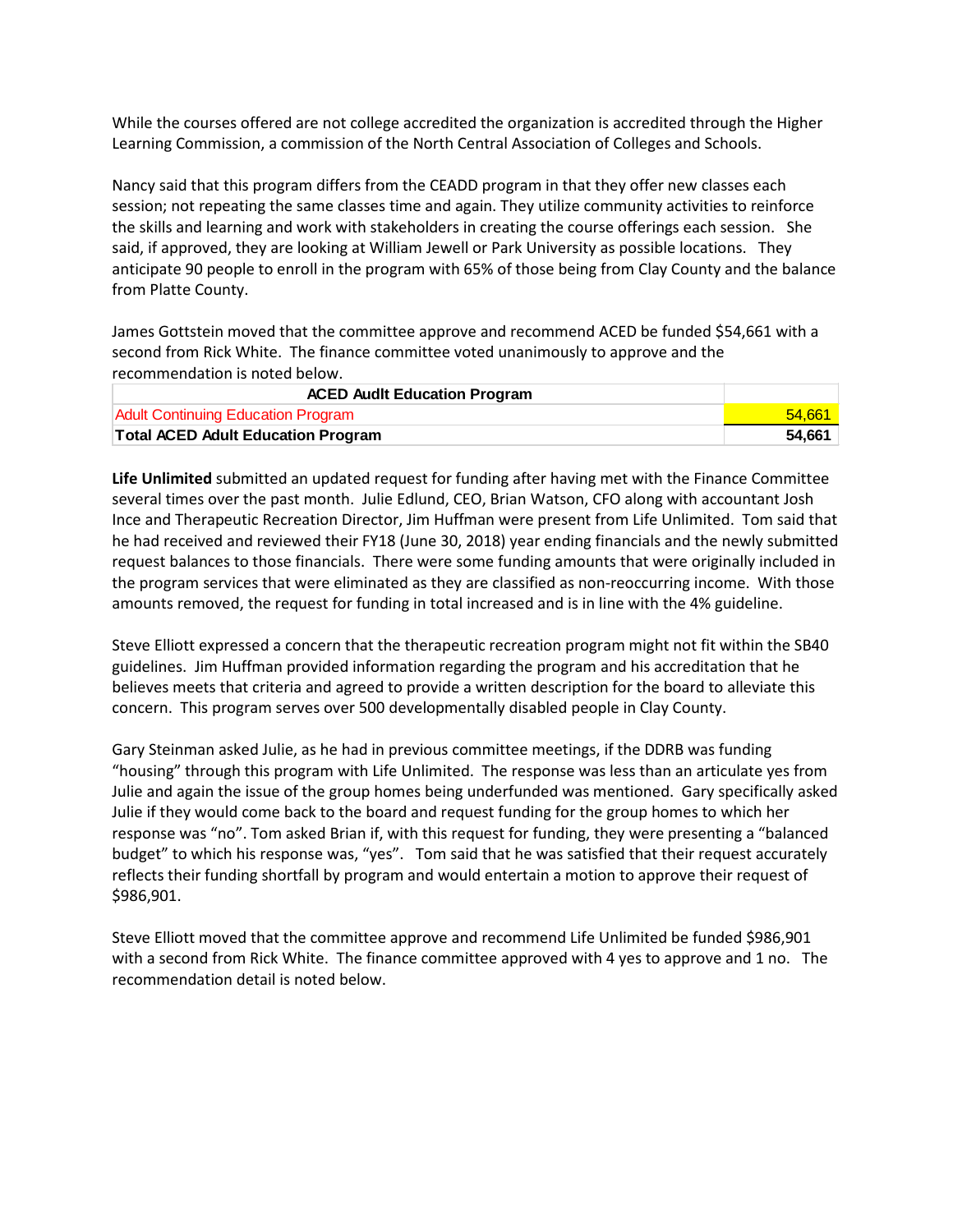| 5100 · LIFE UNLIMITED (Residential Services and Support)                      |         |
|-------------------------------------------------------------------------------|---------|
| 101 - Maintenance - Personnel                                                 | 36,668  |
| 102 - Maint - Residential (DDRB Group Homes Only)                             | 25,948  |
| 103 - Maintenance - Vehicle                                                   | 29,000  |
| <b>Total Maintenance Programs</b>                                             | 91,616  |
| 190 - Residental Services and Support                                         |         |
| Community Support Program (Independent Living - Community Support Program)    | 153,398 |
| ILAP Program (Independent Living Assistance Program)                          | 81,790  |
| ISL Program (Independent Supported Living)                                    | 58,948  |
| LCBOA Apartment Program (Lloyd and Carol Brown Opportunity Apartment Program) | 89,913  |
| Group Homes                                                                   | 59,971  |
| Day Habilitation                                                              |         |
| <b>Total 190 - Residential Services and Support</b>                           | 444,021 |
| 710-Therapeutic Recreation                                                    | 370.754 |
| 110 - Employment Services                                                     | 80,511  |
| Total 5100 · LIFE UNLIMITED (Residential Services and Support)                | 986,902 |

The remaining agency requests were within the guidelines the board outlined. The individual requests were reviewed and approved as noted below.

**Vocational Services** requested totally funding of \$1,591,088. Randy Hylton said that he appreciated very much the board's fairness to all agencies in reviewing funding requests. Steve Elliott moved that the committee approve and recommend VSI be funded \$1,591,088 with a second from James Gottstein. The finance committee voted unanimously to approve and the recommendation is noted below.

|                                                                 | 2018      |              |                        |
|-----------------------------------------------------------------|-----------|--------------|------------------------|
|                                                                 | Projected | 4% Guideline |                        |
|                                                                 | Total     | 2019         | <b>Funding Request</b> |
| <b>Vocational Services Inc. (Workshop Services and Support)</b> |           |              |                        |
| 210: Workshop Services                                          | 956.347   | 994,600      | 950,971                |
| 220: Rehabilitation                                             | 189.974   | 197,600      | 195,910                |
| 240: Supported Employment                                       | 72.589    | 75.500       | 75.497                 |
| 400; Work and Personal Program                                  | 395.401   | 411,200      | 368,710                |
| <b>Total Vocational Services Inc.</b>                           | 1,614,310 | 1,678,900    | 1.591.088              |

The committee agree to review the remaining requests and approve after review as no other representatives of the agencies were present and all fall within the guidelines.

**Della Lamb** (transportation services) submitted a request for \$926,410 for transportation. The detail is noted below.

|                                                                     | 2018      | 4%        |         |
|---------------------------------------------------------------------|-----------|-----------|---------|
|                                                                     | Projected | Guideline | Funding |
|                                                                     | Total     | 2019      | Request |
|                                                                     |           |           |         |
| 5600 · DELLA LAMB (Transportation)                                  |           |           |         |
| 170 - Supported Employment Tran (Supported Employment Program - Tra | 140.095   | 145.700   | 145.875 |
| 610 - Workshop/Day Trans (Workshop/Day Habilitation Transportation) | 750.525   | 780.550   | 780,535 |
| Total 5600 · DELLA LAMB (Transportation)                            | 890.620   | 926.250   | 926.410 |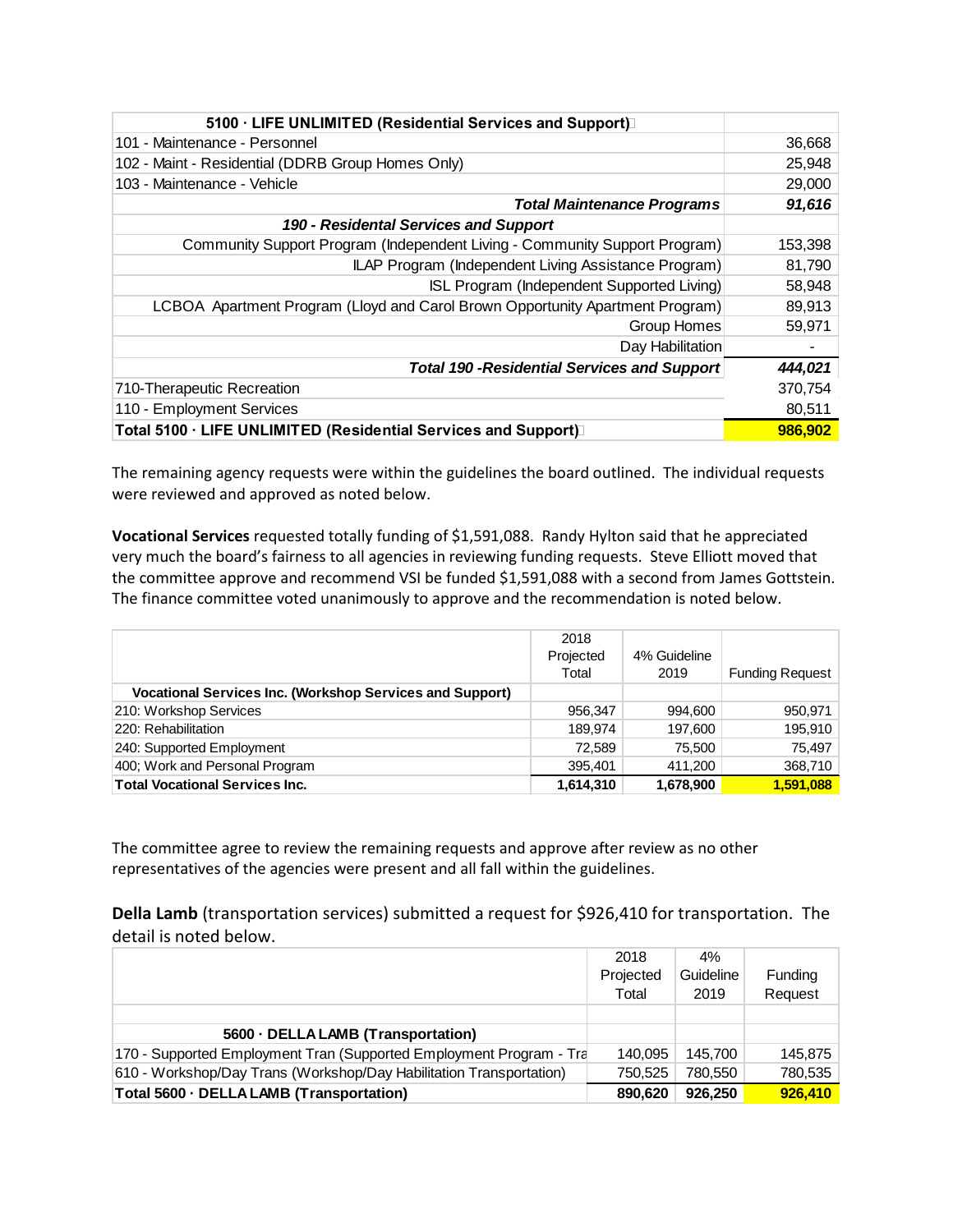**TNC Community** (residential housing and support) submitted a request for \$69,110 which helps support two (2) group homes and medical supplies for those residents that is not funded by other sources.

|                                                                            | 2018      |              |         |
|----------------------------------------------------------------------------|-----------|--------------|---------|
|                                                                            | Projected | 4% Guideline | Funding |
|                                                                            | Total     | 2019         | Request |
| 6300 · T N C COMMUNITY (Residential Services and Supports)                 |           |              |         |
| 050- Residential Community Lyng                                            | 54.895    | 57.100       | 57.665  |
| 100-TNC Medical Supplies                                                   | 8.139     | 8,500        | 9,720   |
| 501-Audit & Accreditation Expenses (AUDIT and CARF Certification Expenses) | 3.350     | 3.500        | 1,725   |
| Total 6300 · T N C COMMUNITY (Residential Services and Supports)           | 66,384    | 69.100       | 69,110  |

**Northland Early Education Center** submitted a request for \$309,200 for early education, before and after school programs, special instruction and therapy programs.

|                                                                                                                | 2018      | 4%        |         |
|----------------------------------------------------------------------------------------------------------------|-----------|-----------|---------|
|                                                                                                                | Projected | Guideline | Funding |
|                                                                                                                | Total     | 2019      | Request |
| 5400 NORTHLAND EARLY ED CTR (Early Education and Therapy)                                                      |           |           |         |
| 420 - Early Education Program                                                                                  | 251.381   | 261,450   | 261,450 |
| 430-Before and After School                                                                                    | 9.308     | 9.700     | 9,700   |
| <b>Therapy Pgorams</b>                                                                                         |           |           |         |
| <b>Physical Therapy</b>                                                                                        |           |           | 15,760  |
| Occupational Therapy                                                                                           |           |           | 6,946   |
| Speech and Language Therapy                                                                                    |           |           | 10,144  |
| 440-Therapy Programs (Therapy Program - Speech and Language Pathology, Occupational Therapy, Physical Therapy) | 31,899    | 33,200    | 32,850  |
| 450 - Special Instruction                                                                                      | 4.952     | 5.200     | 5200    |
| Total 5400 - NORTHLAND EARLY ED CTR (Early Education and Therapy)                                              | 297.541   | 309.550   | 309,200 |

**Children's Center for the Visually Impaired** submitted a request for early education and therapy in the amount of \$91,523.

|                                                                           | 2018      | 4%        |         |
|---------------------------------------------------------------------------|-----------|-----------|---------|
|                                                                           | Projected | Guideline | Funding |
|                                                                           | Total     | 2019      | Request |
| 6500 - CHILD CENTER VISUALLY IMPAIRED (Early Education and Therapy)       |           |           |         |
| 100-Special Instruction Therapy (Special Instruction Therapy)             | 88.537    | 92,000    | 91,523  |
| Total 6500 · CHILD CENTER VISUALLY IMPAIRED (Early Education and Therapy) | 88.537    | 92.000    | 91.523  |

#### **Ability KC** submitted a request for workshop services in the amount of \$14,038.

|                                                         | 2018<br>Projected<br>Total | 4% Guideline<br>2019 | Funding<br>Request |
|---------------------------------------------------------|----------------------------|----------------------|--------------------|
| 6100 · ABILITY KC (Workshop Services and Support)       |                            |                      |                    |
| 210 - Sheltered Workshop                                | 23.602                     | 24.550               | 14,038             |
| Total 6100 · ABILITY KC (Workshop Services and Support) | 23.602                     | 24.550               | 14.038             |

Steve Elliott moved that the committee approve and recommend to the board the above noted and discussed requests. The motion was seconded by Rick White and approved by the committee. A recap of the funding to be presented to the board is as follows with total funding of \$4,436,515.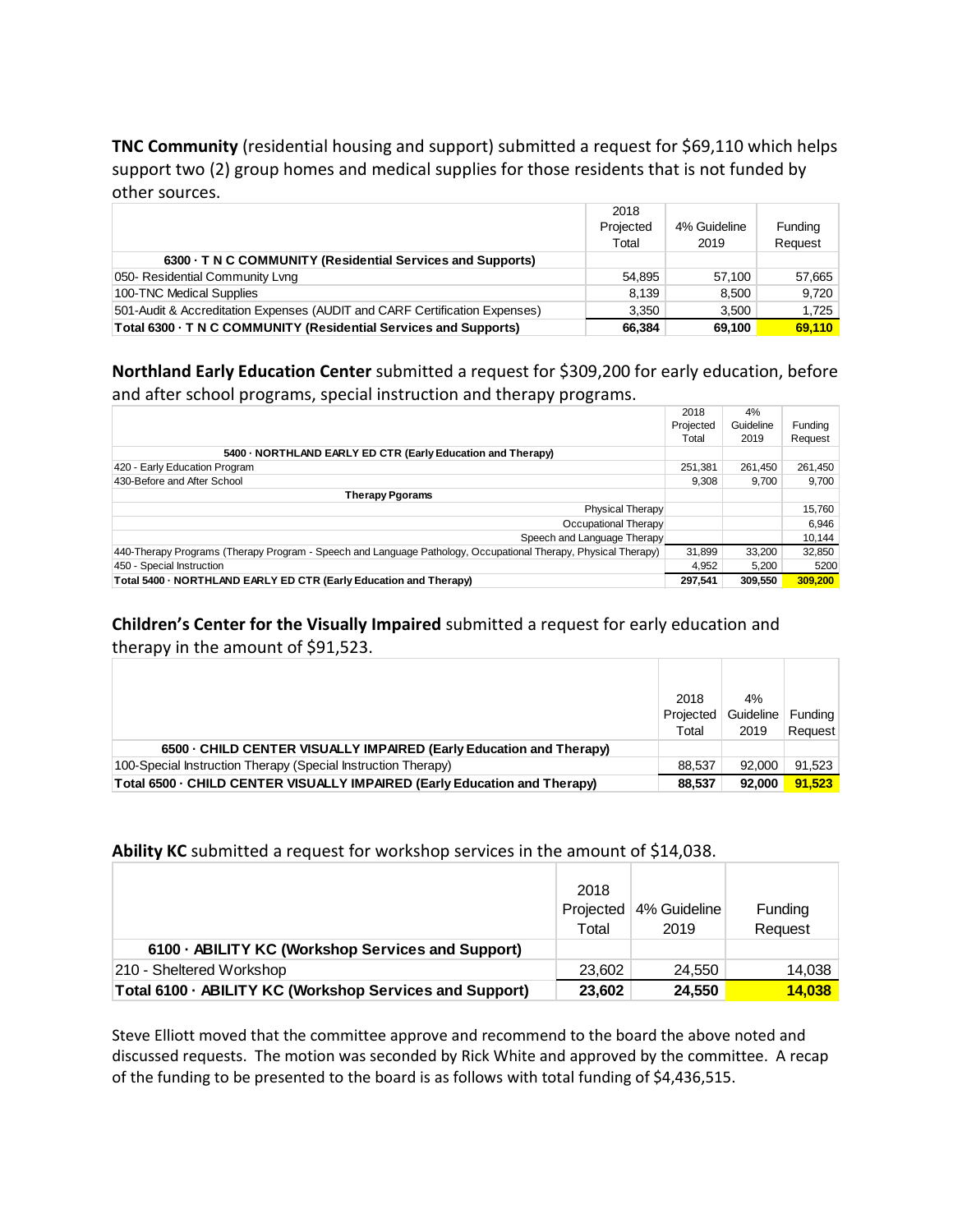|                                                                                                                                                        | <b>Finance Committee</b><br>Recommendations |
|--------------------------------------------------------------------------------------------------------------------------------------------------------|---------------------------------------------|
| Agency Name / Program                                                                                                                                  |                                             |
| <b>ACED Audit Education Program</b><br><b>Adult Continuing Education Program</b>                                                                       | 54,661                                      |
| <b>Total ACED Adult Education Program</b>                                                                                                              | 54,661                                      |
|                                                                                                                                                        |                                             |
| 6100 - ABILITY KC (Workshop Services and Support)                                                                                                      |                                             |
| 210 - Sheltered Workshop                                                                                                                               | 14,038<br>14,038                            |
| Total 6100 - ABILITY KC (Workshop Services and Support)                                                                                                |                                             |
| 6400 - ALPHAPOINTE                                                                                                                                     |                                             |
| 0210 · Work Adjustment Center (workshop services and supports)                                                                                         | 16,900                                      |
| Youth Services (EYE, Tech Camp, STEP)- New Program                                                                                                     | 4,741                                       |
| Total 6400 - ALPHAPOINTE                                                                                                                               | 21,641                                      |
| 6500 - CHILD CENTER VISUALLY IMPAIRED (Early Education and Therapy)                                                                                    |                                             |
| 100-Special Instruction Therapy (Special Instruction Therapy)                                                                                          | 91,523                                      |
| Total 6500 - CHILD CENTER VISUALLY IMPAIRED (Early Education and Therapy)                                                                              | 91,523                                      |
|                                                                                                                                                        |                                             |
| 5600 · DELLA LAMB (Transportation)                                                                                                                     |                                             |
| 170 - Supported Employment Tran (Supported Employment Program - Transportation)<br>610 - Workshop/Day Trans (Workshop/Day Habilitation Transportation) | 145,875<br>780,535                          |
| Total 5600 - DELLA LAMB (Transportation)                                                                                                               | 926,410                                     |
|                                                                                                                                                        |                                             |
| 5300 - EASTER SEALS MIDWEST                                                                                                                            |                                             |
| 310-Job Retention/Follow Along (Job coaching and follow along)                                                                                         |                                             |
| 315-Developmental Preschool (Early Learning Developmental Care and Education)<br>NEW ---Para Educator                                                  | 151,960<br>34,514                           |
| 320-Therapy Programs (Physical, Speech-Language, Occupational, Developmental and Beh                                                                   | 43,487                                      |
| 330-Family Support/Individual (Family Support Program in Natural Enviroment ie home, famil                                                             | 91,797                                      |
| Total 5300 - EASTER SEALS MIDWEST                                                                                                                      | 321,758                                     |
|                                                                                                                                                        |                                             |
| 5100 · LIFE UNLIMITED (Residential Services and Support)                                                                                               |                                             |
| 101 - Maintenance - Personnel<br>102 - Maint - Residential (DDRB Group Homes Only)                                                                     | 36,668<br>25,948                            |
| 103 - Maintenance - Vehicle                                                                                                                            | 29,000                                      |
| <b>Total Maintenance Programs</b>                                                                                                                      | 91,616                                      |
| 190 - Residental Services and Support                                                                                                                  |                                             |
| Community Support Program (Independent Living - Community Support Program)<br>ILAP Program (Independent Living Assistance Program)                     | 153,398<br>81,790                           |
| ISL Program (Independent Supported Living)                                                                                                             | 58,948                                      |
| LCBOA Apartment Program (Lloyd and Carol Brown Opportunity Apartment Program)                                                                          | 89,913                                      |
| Group Homes                                                                                                                                            | 59,971                                      |
| Day Habilitation                                                                                                                                       |                                             |
| <b>Total 190 - Residential Services and Support</b><br>710-Therapeutic Recreation                                                                      | 444,021<br>370,754                          |
| 110 - Employment Services                                                                                                                              | 80,511                                      |
| Total 5100 · LIFE UNLIMITED (Residential Services and Support)                                                                                         | 986,902                                     |
|                                                                                                                                                        |                                             |
| 5400 · NORTHLAND EARLY ED CTR (Early Education and Therapy)                                                                                            |                                             |
| 420 - Early Education Program<br>430-Before and After School                                                                                           | 261,450<br>9,700                            |
| 440-Therapy Programs (Therapy Program - Speech and Language Pathology, Occupational                                                                    | 32,850                                      |
| 450 - Special Instruction                                                                                                                              | 5,200                                       |
| Total 5400 - NORTHLAND EARLY ED CTR (Early Education and Therapy)                                                                                      | 309,200                                     |
|                                                                                                                                                        |                                             |
| 6000 - NORTHLAND THERAPEUTIC RIDING CENTER (NTRC)<br>100-Therapeutic Riding (Therapeutic Riding Recreation)                                            | 40,234                                      |
| 101-Annual Audit                                                                                                                                       | 1,950                                       |
| 500 - Accreditation Expenses (Program Certification Accreditation Expenses)                                                                            | 8,000                                       |
| Total 6000 - NORTHLAND THERAPEUTIC RIDING CENTER                                                                                                       | 50,184                                      |
|                                                                                                                                                        |                                             |
| 6300 · T N C COMMUNITY (Residential Services and Supports)<br>050- Residential Community Lvng                                                          | 57,665                                      |
| 100-TNC Medical Supplies                                                                                                                               | 9,720                                       |
| 501-Accreditation Expenses (CARF Certification Expenses)                                                                                               | 1,725                                       |
| Total 6300 - T N C COMMUNITY (Residential Services and Supports)                                                                                       | 69,110                                      |
|                                                                                                                                                        |                                             |
| Vocational Services Inc. (Workshop Services and Support)<br>210: Workshop Services                                                                     | 950,971                                     |
| 220: Rehabilitation                                                                                                                                    | 195,910                                     |
| 240: Supported Employment                                                                                                                              | 75,497                                      |
| 400; Work and Personal Program                                                                                                                         | 368,710                                     |
| <b>Total Vocational Services Inc.</b>                                                                                                                  | 1,591,088                                   |
| <b>Total</b>                                                                                                                                           | 4,436,515                                   |
|                                                                                                                                                        |                                             |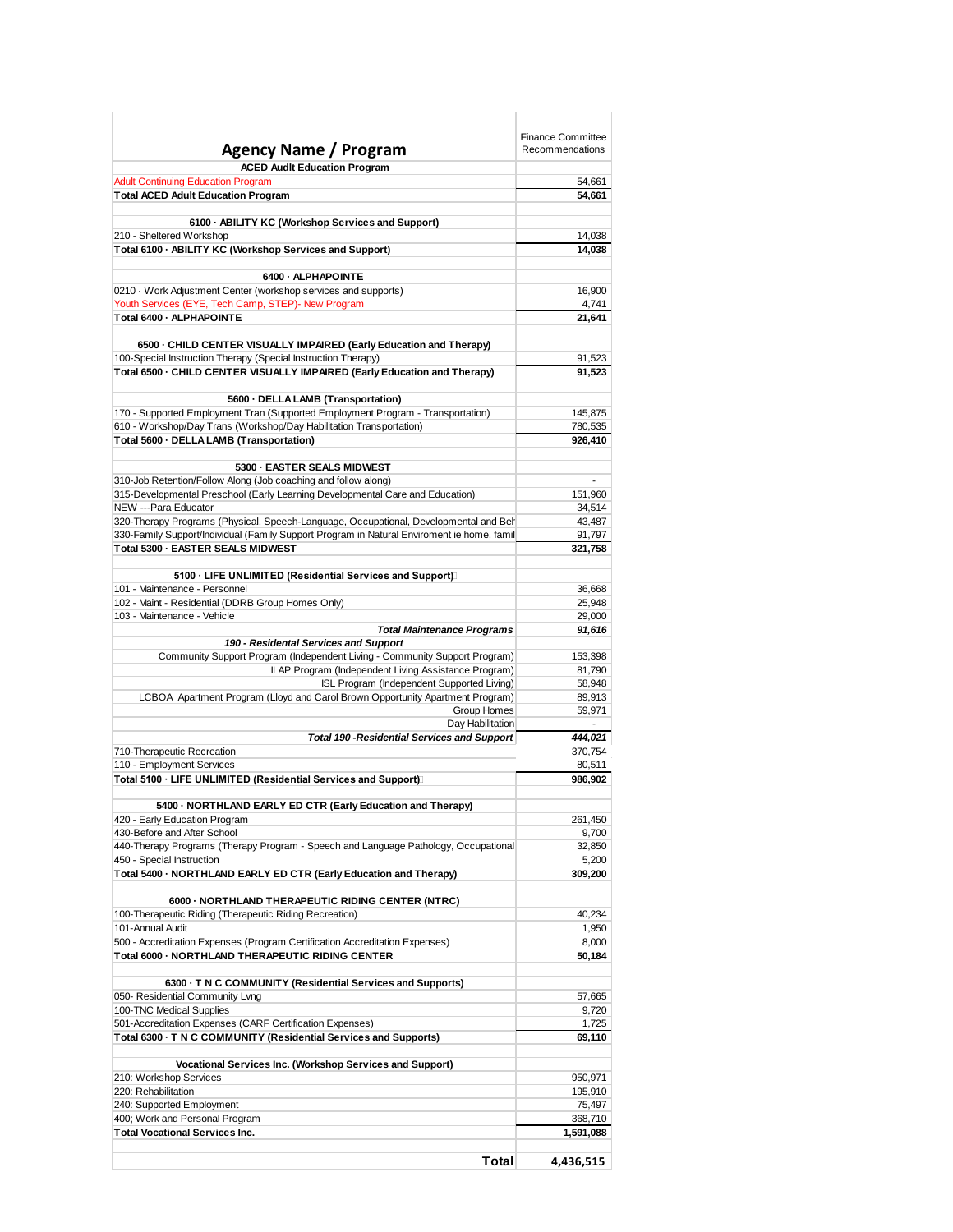The committee reviewed and approved the **DDRB Operating Budget for FY19** to be submitted to the full board for approval. The committee approved expenditures of \$230.757 and updated to \$236.425 to include a pay increase for the Administrative Director as recommended by the Executive Committee, a quorum in attendance. The committee approved the total anticipated income of \$5,914,683.

| <b>Ordinary Income/Expense</b>                                                         | 2019 Proposed Budget |
|----------------------------------------------------------------------------------------|----------------------|
| Income                                                                                 |                      |
| 4018 · County Tax Receipts 2018                                                        | 5,181,600            |
| 4201 · DMH/Della Lamb Waiver Transport (DMH/Della Lamb)                                | 292,642              |
| 4202 · MEHTAP Transport (MHTD) (MEHTAP Grant - Mo. Dept. of Transportation)            | 18,056               |
| 4203 · DMH Purch.of Service Contract (DMH Contract MRER019902008)                      | 22,585               |
| 4350 · Interest Income on Investments (Short & Long Term Investments)                  | 77,000               |
| 4500 · Group Home Rent Income (Group Home Rent Income - Life Unlimited/Concerned Care) | 84,000               |
| 4565 · Kent Rent Income (CTC) (S.Kent Building Rent Income / CTC)                      | 200,000              |
| 4566 · Kent Income (Utilities/CTC) (South Kent Income - CTC Utilities)                 | 25,800               |
| 4567 · Kent Income (Janitorial-CTC) (South Kent Income/ Janitorial CTC)                | 13,000               |
| 4900 · Miscellaneous Income (Miscellaneous Income)                                     |                      |
| <b>Total Income</b>                                                                    | 5.914.683.22         |
|                                                                                        |                      |
| <b>Expenses</b>                                                                        |                      |
| 5001 - BOARD OWNED PROPERTY EXPENSES (920 Kent Street and Group Homes)                 |                      |
| 154 - Kent Utilities (Kent Street Utilities)                                           |                      |
| Drinking Water Delivery (Pure Water)                                                   | 2,000                |
| Electrical Service (Kansas City Power and Light)                                       | 26,000               |
| Water and Sewer (Cit Of Liberty)                                                       | 1,325                |
| Total 154 - Kent Utilities (Kent Street Utilities)                                     | 29,325               |
| 156 - Kent Repair/Maintenance (Kent Street Repairs and Maintenance)                    |                      |
| Fire & Security Systems (Red Force, Tec-Larm, Absolute Fire)                           | 1,400                |
| HVAC Systems (MMC Contractors)                                                         | 2,500                |
| Pest Control (Orkin Pest Control)                                                      | 1,200                |
| Repairs and Maintenance (Kuhlman Construction)                                         | 1,000                |
| 156 - Kent Repair/Maintenance (Kent Street Repairs and Maintenance) - Other            | 10,000               |
| Total 156 - Kent Repair/Maintenance (Kent Street Repairs and Maintenance)              | 16,100               |
| 157 - Kent Janitorial (Kent Street Janitorial)                                         | 12,000               |
| 158 - Kent Lawn Maint/Snow Rem (Kent Street Lawn Maintenance and Snow Removal)         | 5,000                |
| 159 - Kent Trash Removal (Kent Street Trash Service)                                   | 4,100                |
| 160 - Kent Equipment (Kent Street Equipment)                                           | 1,000                |
| 161 - Kent Prop Improvements (Kent Street Property Improvements)                       | $\frac{1}{2}$        |
| 162 - Other Prop Improvements (Other Board Owned Property Improvements)                |                      |
| Flora House Improvements (Flora House Improvements)                                    | $\overline{a}$       |
| Hampton House Improvements (Hampton House Improvement)                                 | 5,000                |
| Liberty House Improvements (Liberty House Improvements)                                | 6,500                |
| Northland House Improvements (Northland House Improvements)                            | 8,300                |
| Ridgeway House Improvements (Liberty House Improvements)                               | 2,000                |
| Sherwood House Improvements (Sherwood House Improvements)                              |                      |
| Total 162 - Other Prop Improvements (Other Board Owned Property Improvements)          | 21,800               |
| 163 - Property Inspections (Board Owned Property - Inspections)                        | 20,000               |
| Total 5001 - BOARD OWNED PROPERTY EXPENSES                                             | 109,325              |
| 5050 · PAYROLL (BOARD ADMIN EXP - PAYROLL)                                             |                      |
| 210 - Company Soc Sec (FICA)                                                           | 4,925                |
| 220 - Company Medicare Contrib                                                         | 1,175                |
| 240 - Gross Salary - Director                                                          | 73,500               |
| Bonus - Director                                                                       |                      |
| 280 · Health Insurance - Director (Health Insurance - Director)                        | 6,000                |
| Total 5050 - PAYROLL (BOARD ADMIN EXP - PAYROLL)                                       | 85,600.00            |
|                                                                                        |                      |
| <b>Total Administrative and Operating Expenses</b>                                     | 236.425.00           |

Tom reviewed the reserve balances as required by the by-laws. He suggested that the board invest \$700,000 this year in long term investments which will still leave a shortfall of \$500,000. He suggested that by the end of 2019 this balance could be achieved and the75% of annual expenditures be in reserve requirement could be met. The TCM funds are not included in this reserve. He suggested that the TCM funds be reserved in the same manner.